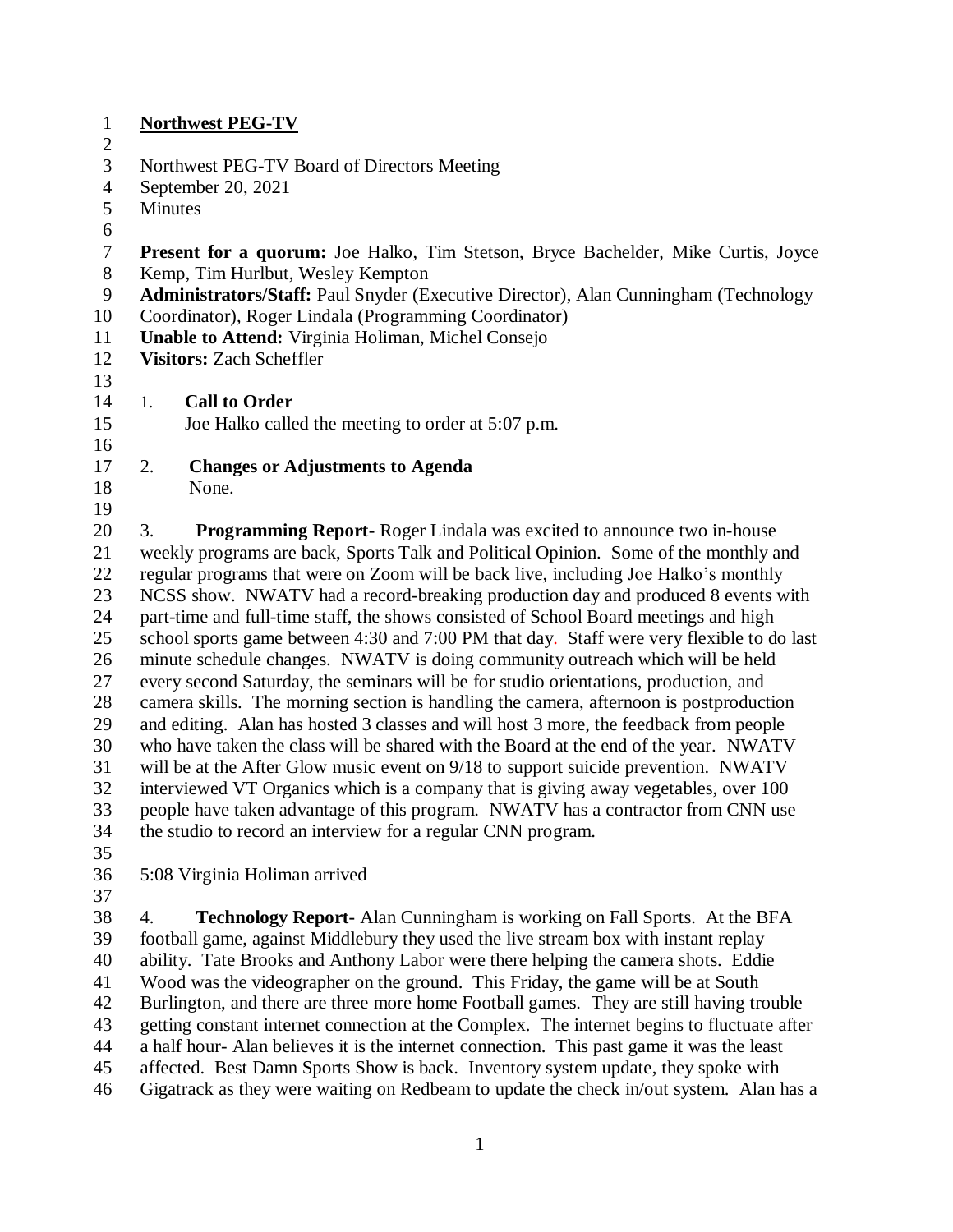webinar demo- upgraded version of what they have, and the pricing and features are pretty neck and neck. Redbeam is what they currently have and would prefer to stay with the same company but would like an updated inventory system. This tracks items in real time to check items out on the fly. Much easier when pulling inventory. This past week was the first class of the e-sports afterschool program through MVU, which will be held on Wednesdays from 4PM to 5PM- they hang out and play video games to all play together. Alan would like to do in-person with the students. Many good lessons to learn from the video games. Class will lead the live streaming- and how to put a game on YouTube and 9 trying to bring in the interest. Northwest Nightmares will be held on October  $25<sup>th</sup>$  and 10 28<sup>th</sup>. September 1<sup>st</sup>, they opened submissions, and received the first submission today. There are 4 or 5 others actively working films in progress. Alan will reach out to the 12 Technical Directors at NCTC, North Country Tech Center, Burlington Tech Center to see if they will do any submissions as well. They have recorded 2 more podcasts for Northwest Nightmares, showing easy how to videos for practical events for the movies- to live on YouTube as a tutorial, including burns and blood. Trophies and prizes were ordered. This week they began showing the 2013 submissions and will continue each year up to the premier of 2021. Crowd Source Cinema has done a version of Jurassic Park; Alan and his kids had submitted a scene as well as Katie Foster; the show will premiere on 19 Friday, October  $15<sup>th</sup>$  on channel 1070, and reruns on Saturday and Sunday night. 

 5. **Treasurers Report-** Mike Curtis shared NWATV has a strong balance sheet, most companies who have a ratio of 3 to 1 for their current assets vs liabilities; NWATV's ratio is 4.91 to 1. NWATV's debt to worth is a .39 and usually it's 2 to 1, meaning NWATV could go into the bank and pay off all their debt and continue to run the station. Presently NWATV has over \$450,000 in the bank that is uninsured. \$121,000 was used to pay down in debt this year over the first 8 months. The strength of NWATV's balance sheet is strong. Mike Curtis explained the profit and loss for the first 8 months of this year, shows \$292,000 received in public support with an additional \$18,000 in school funding. Last year they received \$291,000 cumulative, showing the support is up 4.6%. The expenses have increased by \$27,000 over last year which is due to payroll. There were two questions on the check register, an Amazon order for \$640 which was a portable riser for the videographers to stand on to do the football game coverage. VT Access Network, this was the annual dues. It was also noted the accounting expense was down.

## **Tim Stetson made the motion to accept the Treasurer's Report and checks issued as presented; Virginia Holiman seconded the motion. The motion carried 7-0-1. Mike Curtis abstained.**

 6. **Executive Director's Report**- Paul Snyder continuing with financials explained snow plowing/landscaping rate was \$285 and has increased to \$320. Every year would be subject to an increase and the rate has not increased in 3 years. Cleaning fees with Lorraine Smith was also increased to \$35/hour. NWATV has two new videographers which have already had a handful of events under their belt. Joshua has done almost 40 hours of work, and has been great with taking on additional assignments. He has a lot of experience with screen writing and TV production on a professional level. Interesting take on Public Access, and has excelled in the last month. Hunter has done 5 or 6 events,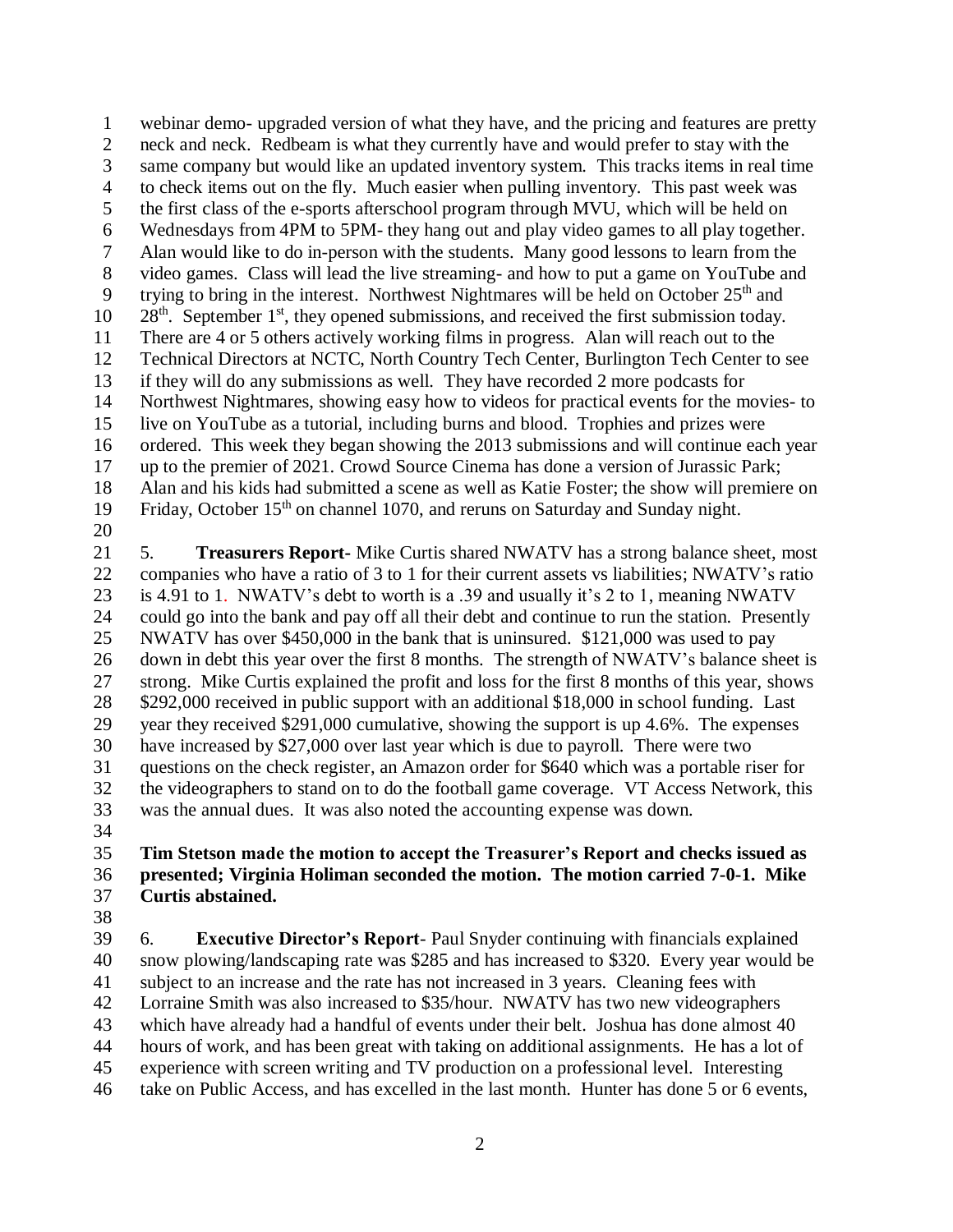and he has borrowed equipment to do work on his own as well. It is great to have a crew now that has experience and training. Sports have returned for the Fall, they manage spreadsheet to tackle football and soccer coverage, they are not sure if they have enough resources to take on other sports to not spread staff too thin. NWATV has had great resources for Friday night football for BFA and they are working every week to get better at the production. There will likely and hopefully be fans back in the gym at BFA this winter. Looking forward to the views from last year. They will not have the same viewers as they had last year in the Winter, but that is because people will be in the gym 9 hopefully. NW Nightmares, everyone is working on projects, the show will be on Oct  $25<sup>th</sup>$ 10 at the Welden and then there will be an afterparty at Twiggs, October  $28<sup>th</sup>$  it will be at the Sunset Drive In. Staff are working on promos and trailers. The Annual Meeting will be 12 on October  $18<sup>th</sup>$  at 6PM. Board and employees are invited in person, the public will be joining digitally. Awards and recognition for people to look forward to. NWATV submitted videos and productions for the Alliance for Digital media, they were selected as 3 finalists for 3 of the 5 videos they submitted. This finalist videos were Election Coverage for 2020, a documentary for NMC, doing an interview with an ICU nurse- waw emotion uncut during COVID, and the Swanton Arts Council- how the meeting went during the month, Katie Foster was dressed up as a hotdog. They will find out in less than a month where they placed. NWATV has a lot to celebrate in October.

- 
- 

## **Wesley Kempton made the motion to accept the Executive Directors Report as presented; Mike Curtis seconded the motion. The motion carried unanimously.**

7. **New Business**-

 a. **Public Comment-** Zach Scheffler was excited to see all the things going on at NWATV including the programming and financials. He thanked the Board and staff for making all of this happen. Mr. Scheffler explained he felt the Hate Speech Policy is a big and difficult issue. Mr. Scheffler reminded the Board of the FCC Cable Act, with Manhattan Access- and that media factories that have a similar policy and how they deal with hate speech. Shows are coming back and there is more engagement which may come with more guardrails that need to be put up.

8. **Old Business-**

 a. **Hate Speech Policy**- Paul Snyder explained when he left for vacation he spoke with Rob Chapman who said this is in the hands of the Board to implement the policy. The content that is put in access on these channels are similar to ORCCA and VCAM. To talk about the opinion or safe harbor hours for those shows to live. These rules exist so children/teenagers are not subjected to this. This decision to implement the Hate Speech is not up to Paul, but is up to the Board. The Media Factory and ORCCA have implemented this. Having this in place will give a safe place for people to connect with and utilize this building and to produce. If people see potential roadblocks they may not want to participate. There is not a federal law for this, but how they want to present themselves to the community. Joyce Kemp believes this is important to have. Policies are already a part of the producer forms. The Board would need to work on this and have a Hate Speech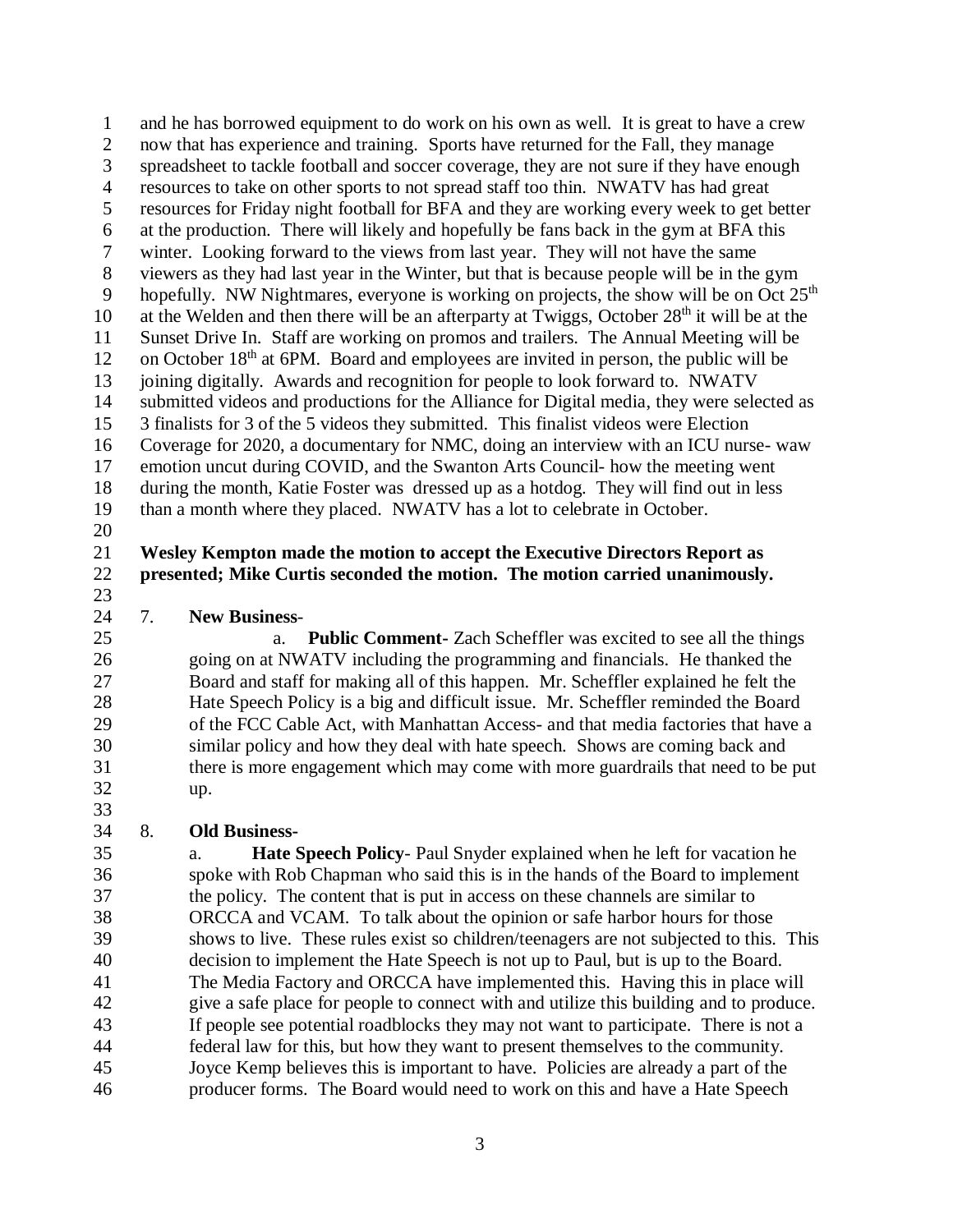Policy and Programming Policy. Well within the scope of the Board, it is just as much a programming policy. These are the guardrails where they fall and when the hours of the production would be held. The new employee would go over this form. Government meeting with hate speech- technically they are not producers. The policies are on the producers. Never had has direction to not broadcast governmental meetings. The organization exists for people to have free speech, but the speech should not be hateful. NWATV will dull the audio for obscenities. If something occurred that pushed on a hate speech, Roger would address this. To include political beliefs. Programming policy- programming directive is well within the scope of what NWATV does. They are a public group- regulated by 11 legislative by nature. Safe Harbor Hours are between 2AM and 5AM. This will not affect a lot of people but will be viewed as fairness- to the producer and the viewer. The producers do have the right to upload their programs on their personal YouTube channel. Producers can advertise their programs as much as they want. This would be added to the producer form and that would be included when they are beginning employment. Once adopted as a policy, NWATV will do updated producer forms. 

## **Joyce Kemp made the motion to adopt the Hate Speech policy as read and modified by Paul Snyder; Bryce Batchelder seconded the motion. The motion carried 8-0-0.**

Tim Hurlbut left at 6:33 P.M.

 b. **Insured Funding Update**- Paul Snyder reached out to Danielle Manahan at PTC and explained their situation where they are over their FDIC insurance. Lisa Hayden at PTC who works in Cash Management sales explained there is still a possibility for them to be insured through PTC. The bank is part of a special network transaction account they can receive coverage where there is a network of banks, they can separate the funds to be federally insured. Paul Snyder and Mike Curtis will set up a meeting to hear more information. The banks take anything over the \$250,000 limit and put it into the group. The funds remain in the bank, but they are accounts of the other insured banks. If you are a Federally Charted Credit Union, you have this insurance that is as good as the FDIC. If you are not a Fed Credit Union, you do not have this insurance. NEFCU is fully insured. They could see if the clause said all the deposits are with the bank.

 c. **COVID-19 Protocol Update-** Paul Snyder explained their protocols are still the same, and he does not want employees coming in if they are not feeling well. The employees have taken the initiative to get tested when they do not feel well and are showing any of the COVID symptoms. Everyone has been responsible which has allowed NWATV to stay open this year and to continue forward.

## 9. **Approval of Minutes- 08/16/2021**

 **Page 3, line 17 "**some videos are not." Needs to be replaced to "some municipalities are not".